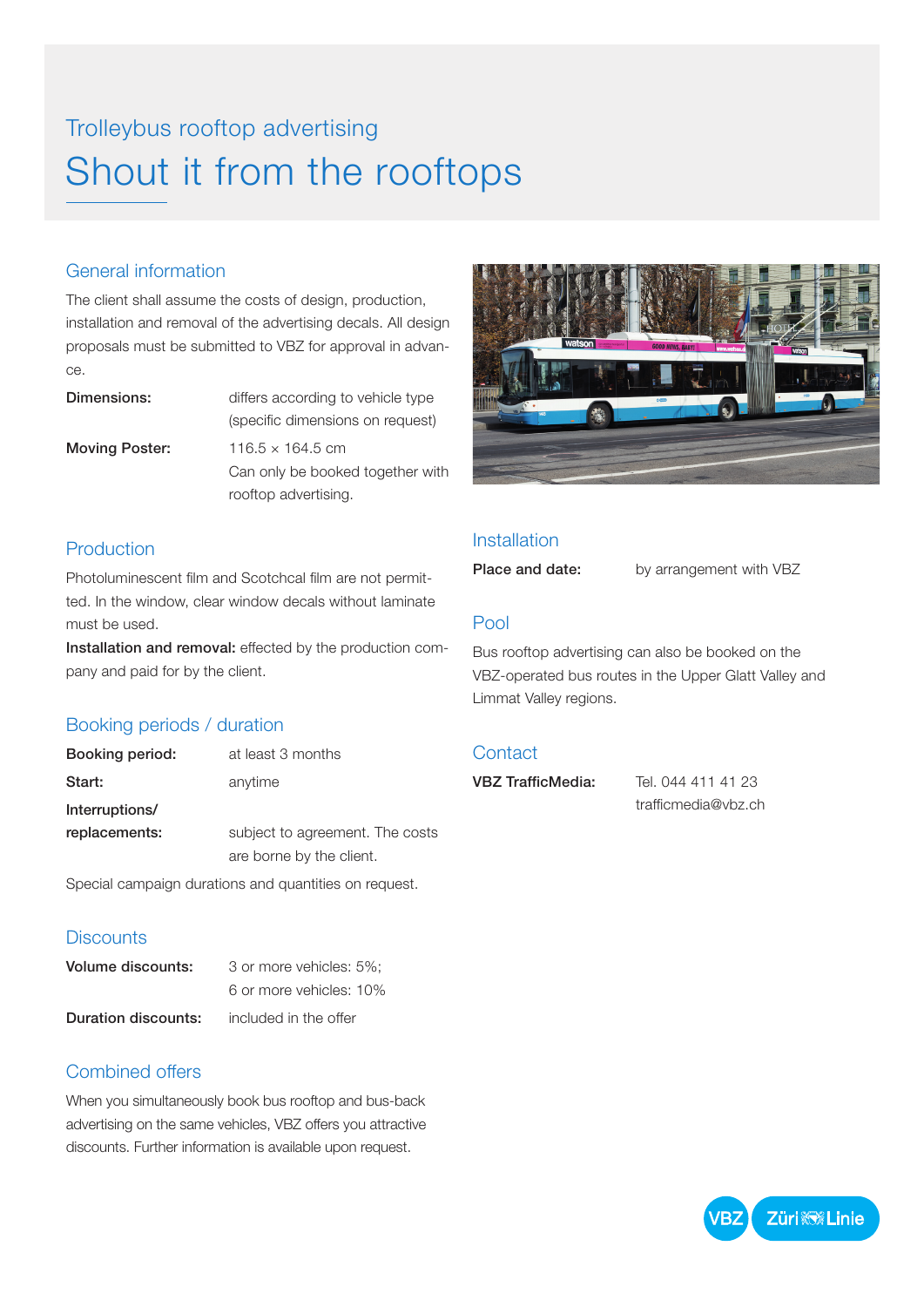# Trolleybus rooftop advertising Shout it from the rooftops

# Hess articulated trolleybuses



#### Format

| Roof          | $1.073 \times 37$ cm/side    |
|---------------|------------------------------|
| Moving Poster | $116.5 \times 164.5$ cm/side |

Specific dimensions on request

| Panel type                   | 3 months  | 6 months  | 12 months  |
|------------------------------|-----------|-----------|------------|
| Roof                         | $2,250-$  | $3,820-$  | $5,580-$   |
| Roof,<br>incl. moving poster | $6,050 -$ | $11,320-$ | $20,080 -$ |

Both vehicle sides included in the price (one rooftop display/moving poster per side).